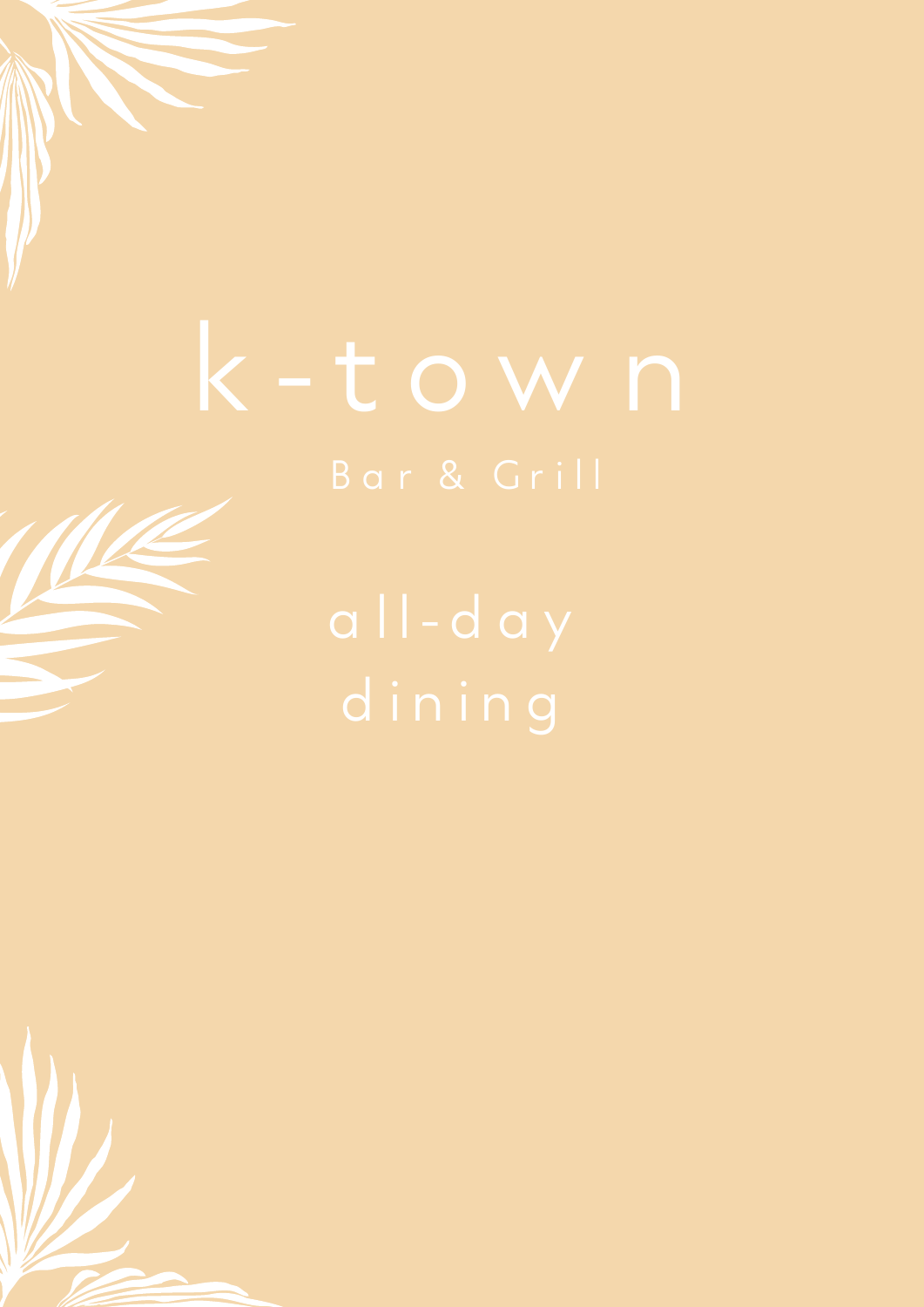# sharing plates.

| Crumbed Calamari Rings 香炸魷魚圈<br>lightly crumbed rings served with lemon and tartare sauce                                                                                             | 155 |
|---------------------------------------------------------------------------------------------------------------------------------------------------------------------------------------|-----|
| BBQ Spare Ribs 醬汁燒排骨<br>6 pcs of honey mustard ribs served with a side of homemade coleslaw                                                                                           | 200 |
| Pork Belly Lollipops 豬腩肉串燒<br>crackling pork belly with smokey BBQ sauce                                                                                                              | 165 |
| Wagyu Beef Strips 特式和牛塊<br>marinated and grilled Australian Wagyu Beef with BBQ sauce                                                                                                 | 220 |
| Wagyu San Choy Bau 和牛生菜包<br>minced Wagyu beef, bean sprouts, mushrooms, dried shallots,<br>chestnuts, bamboo shoots served in fresh lettuce leaf cups                                 | 130 |
| Crispy Chilli Chicken Wings 香辣燒雞翼<br>fried wings in a chilli sauce                                                                                                                    | 125 |
| Garlic Prawns 香蒜蝦配烤包<br>sweet prawns in a garlic sauce with a side of crusty Turkish toast                                                                                            | 155 |
| The Haloumi Stack 夏洛美芝士伴什菜<br>grilled haloumi and vegetables with basil pesto dressing                                                                                                | 135 |
| salad.                                                                                                                                                                                |     |
| Honey Fig & Pear Feta Salad 無花果梨子羊芝士沙律<br>mixed leaves, lemon and honey vinaigrette<br>Add prosciutto \$40                                                                            | 155 |
| Poached Salmon Salad 熟三文魚沙律<br>poached salmon pieces, topped with salsa on steamed asparagus<br>and wilted spinach                                                                    | 150 |
| Caesar Salad 凱撒沙律<br>romaine lettuce, parma ham, croutons, anchovies and parmesan<br>Add chicken \$25 and salmon \$30 加雞肉\$25 or 加三文魚\$30                                             | 130 |
| Thai Beef Salad 泰式牛肉沙律<br>strips of grilled beef, fresh lettuce, cherry tomatoes, green papaya,<br>bean sprouts, coriander, mint leaves, toasted peanuts and our own<br>Thai dressing | 155 |
| Cob Salad 凱撒沙律<br>choose either beef or chicken with egg, bacon, avocado, croutons,<br>onions & crumbled blue cheese over mixed salad greens and<br>Italian vinaigrette dressing      | 160 |
| Prawn Mango Avocado Salad<br>大蝦芒果牛油果沙律<br>in a zesty Thai dressing                                                                                                                    | 175 |
| Roasted Pumpkin & Asparagus Salad                                                                                                                                                     | 160 |

烤南瓜蘆筍沙律

with quinoa, baby spinach, fresh mozzarella and pesto sauce

Chicken Cous Cous Salad 雞肉古斯沙律 175 flame grilled vegetables on top of cous cous and mint, drizzled with mint yoghurt dressing, topped with grilled chicken strips and served with Greek salad

Mussels Marinara 蕃茄煮青口配蒜香多士 165 steamed and finished with saffron, garlic, white wine, herbs and a handful of fresh tomatoes with garlic toast

| Peking Duck Rolls 北京鴨卷                                                                                    | 135 |
|-----------------------------------------------------------------------------------------------------------|-----|
| cucumber, carrots, spring onions coriander and hoisin sauce                                               |     |
| Chicken Quesadillas 雞肉夾餅<br>zesty chicken and cheese filled flour tortilla served with salsa & sour cream | 125 |
| Nachos 芝士粟米脆片                                                                                             | 155 |

corn chips topped with cheese then grilled, accompanied with guacamole, sour cream and tomato salsa Add chicken \$30 or beef \$40 加雞肉\$30 or 加牛肉\$40

### bread.

| Turkish Toasted Fingers 香烤手指麵包       | 105 |
|--------------------------------------|-----|
| with hummus and sun dried tomato dip |     |

| Bruschetta 意式蕃茄烤包                                        | 10.5 |
|----------------------------------------------------------|------|
| sun dried tomatoes, mushrooms, arugula, kalamata olives, |      |
| parmesan and balsamic reduction                          |      |

### soup.

| Chefs Soup 是日餐湯<br>Please ask for our daily soup                                                                   |      |
|--------------------------------------------------------------------------------------------------------------------|------|
| pizza.                                                                                                             |      |
| Margherita 意式芝士薄餅<br>fresh tomato, basil and mozzarella                                                            | 145  |
| Pepperoni 辣肉腸薄餅<br>pepperoni and mozzarella with a hint of oregano                                                 | 170  |
| The Butchers Best 雜肉腸薄餅<br>parma ham, pepperoni, spicy salami and sausage                                          | 170  |
| Farmers Market 田園薄餅<br>field mushrooms, asparagus, bell peppers, roast pumpkin, cherry<br>tomatoes and feta cheese | 150. |
|                                                                                                                    |      |

K-Town Special 招牌薄餅 170 ham, onion, sausage, pepperoni, green peppers and pineapple

| Hawaii Five O 夏威夷薄餅                                  | 1.50 |
|------------------------------------------------------|------|
| slices of leg ham, tomato sauce, sweet pineapple and |      |
| crumbled cheese                                      |      |

Carbonara Pizza 卡邦尼火腿煙肉薄餅 150 traditional ham, bacon and cheese sauce

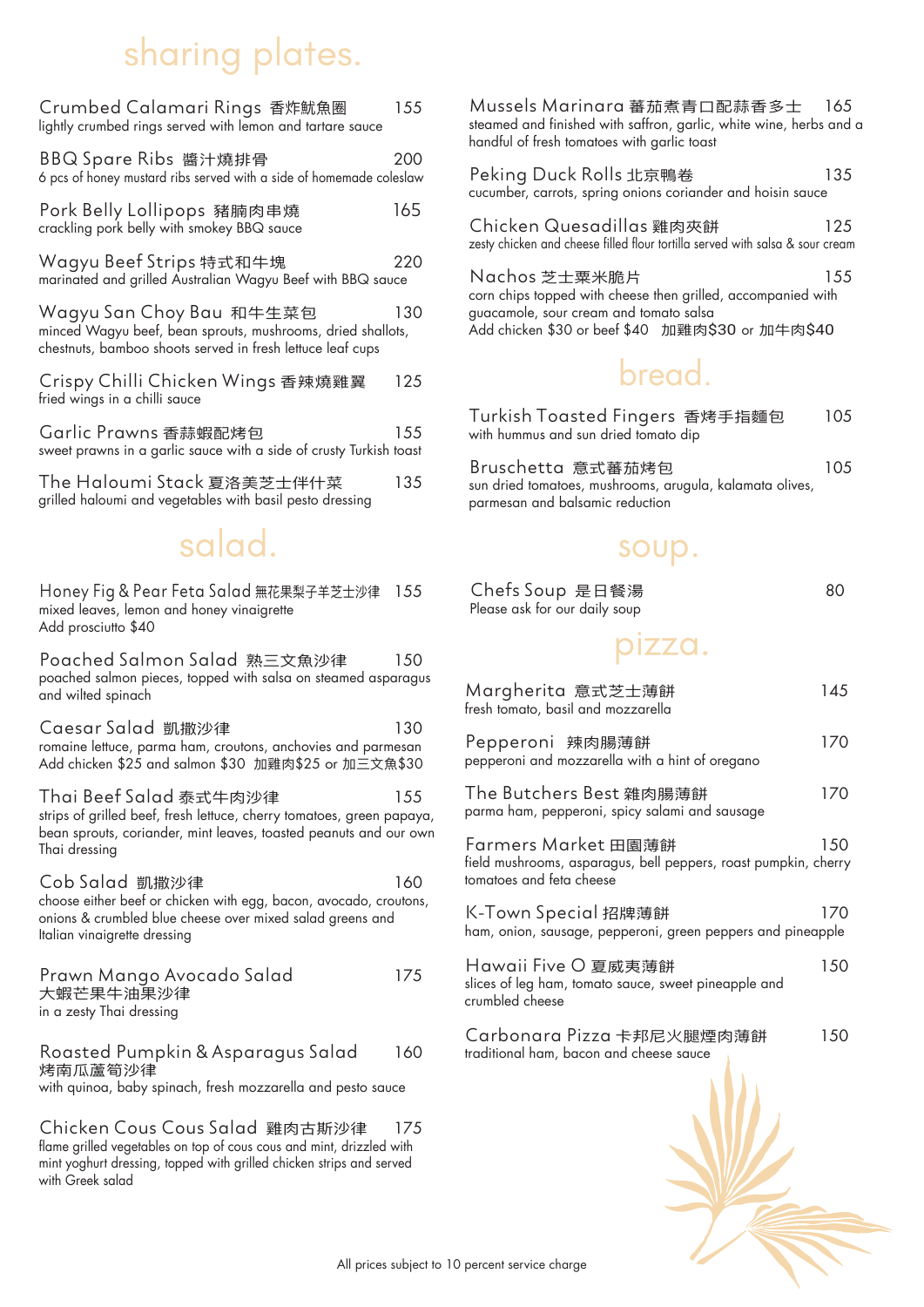## pasta.

| Fettuccine Bolognaise 意大利肉醬闊麵<br>rich beef, tomato sauce, shaved parmesan and garlic toast                               | 150   |
|--------------------------------------------------------------------------------------------------------------------------|-------|
| Spaghetti Carbonara 煙肉芝士意粉<br>bacon, egg, parmesan and double cream                                                      | 150   |
| Blue Swimmer Crab Linguine 蟹肉扁意粉<br>fresh crab, garlic, chilli, white wine and virgin olive oil                          | 165   |
| Linguine Vongole 香蒜蜆肉扁意粉<br>sautéed clams, tossed in extra virgin olive oil, fresh garlic with<br>a touch of chilli      | 165   |
| Spaghetti Marinara 香辣海鮮意粉<br>mixed seafood, provençal sauce, parmesan and basil on top                                   | 165   |
| Prawn Spaghetti 香蒜忌廉鮮蝦意粉<br>sautéed prawns in garlic with a splash of Pernod and double<br>cream topped with fresh herbs | 1.5.5 |

Wild Mushroom Fettuccine 芝士蘑菇寬麵 155 4 kinds of mushrooms, sautéed in garlic in rich creamy sauce and pecorino cheese

Penne Arrabiata 香辣茄汁長通粉 155 spicy tomato sauce, bell peppers, and a hand full of fresh basil and shaved parmesan

Wild Mushroom Risotto 蘑菇意大利飯 155 a blend of wild mushrooms, fresh herbs, garlic and double cream

Mediterranean Seafood Risotto 155 海鮮意大利飯

sautéed prawns, fish, clams, mussels, squid, garlic, herbs, white wine and marinara sauce

Chicken & Lemongrass Risotto 155 雞肉香茅意大利飯

chunky chicken pieces sautéed with lemongrass, garlic, herbs, green peas, white wine, a touch of parmesan and cream to finish

# big plates

Crispy Skin Rotisserie Chicken 脆皮烤雞 130 herb and garlic rub, slow roasted and basted, served with veggies and rich chicken gravy \$130 half or \$205 whole

Grilled Chicken Breast 香烤雞胸 165 char grilled and served with roast potatoes, vine tomatoes, broccolini, lemon and thyme jus

Pork Belly 豬腩肉 210 snap crackling pork belly, homemade apple sauce, potato mash, baby carrots and rich pork gravy

Big Boy BBQ Spare Ribs 燒排骨 405 full rack of US pork ribs, braised perfectly and bathed in a rich spiced rum BBQ sauce, served with salad, wedges and American slaw.

Chicken Parmigiana 香煎芝士雞胸 205 served with French fries, broccolini and vine tomato salad Lamb Rump 烤羊脾肉配薯菜 230

tender roast lamb rump, with seasonal vegetables, herb roast potatoes and rosemary garlic sauce

Pan Seared Chilean Seabass 香煎鱸魚 198 served with double creamy mash potato, grilled asparagus & lemon caper sauce

Glazed Soy Salmon 烤三文魚扒 225 with creamy wasabi mash, carrots, broccolini and honey soy dressing

Classic Fish & Chips 炸魚薯條 198 beer battered fish & chips with mushy peas and homemade tartare sauce

Mix Fajitas 墨西哥卷 (雞,牛,蝦) 155 sizzling fresh chicken, beef or prawn, warm flour tortillas, served with sour cream, guacamole and salsa.

| Chicken or Tandoori Chicken 雞肉 或 印度香料雞肉 | 16.5 |
|-----------------------------------------|------|
| Beef 牛肉                                 | 175  |
| Prawn 蝦肉                                | 180. |
| Double Combo 選2款                        | 170  |
| Triple Combo 選3款                        | 180. |